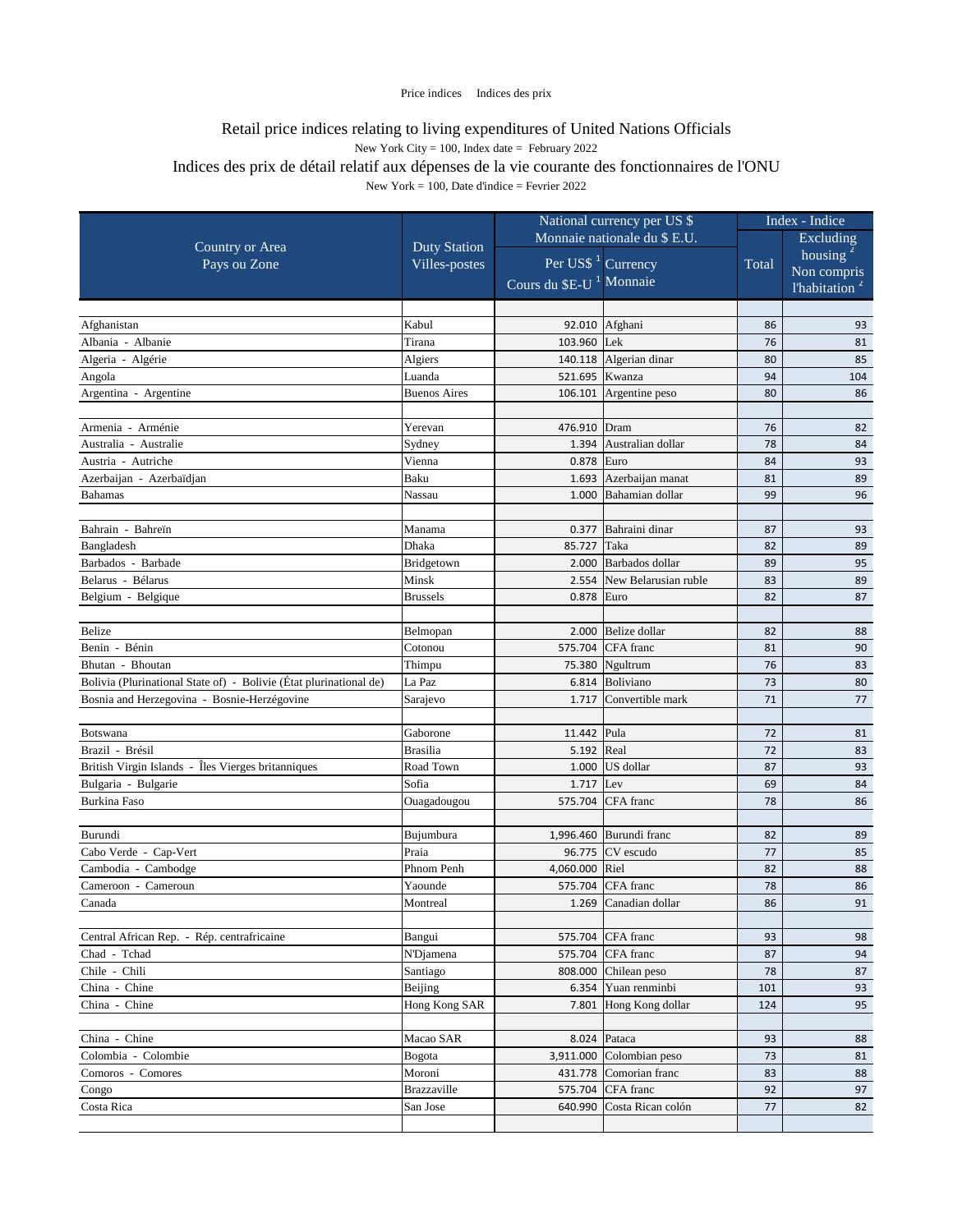|                                                   |                              | National currency per US \$         |                                   | Index - Indice |                           |
|---------------------------------------------------|------------------------------|-------------------------------------|-----------------------------------|----------------|---------------------------|
|                                                   | Monnaie nationale du \$ E.U. |                                     |                                   | Excluding      |                           |
| <b>Country or Area</b>                            | <b>Duty Station</b>          | Per US\$ <sup>1</sup> Currency      |                                   |                | housing $2$               |
| Pays ou Zone                                      | Villes-postes                |                                     |                                   | Total          | Non compris               |
|                                                   |                              | Cours du \$E-U <sup>1</sup> Monnaie |                                   |                | l'habitation <sup>2</sup> |
| Côte d'Ivoire                                     | Abidjan                      |                                     | 575.704 CFA franc                 | 89             | 98                        |
| Croatia - Croatie                                 | Zagreb                       | 6.605                               | Kuna                              | 80             | 84                        |
| Cuba $3$                                          | Havana                       | 24.000                              | Cuban convertible peso            | 90             | 93                        |
| Cyprus - Chypre                                   | Nicosia                      | 0.878                               | Euro                              | 71             | 78                        |
| Czechia - Tchéquie                                | Prague                       | 21.420                              | Czech koruna                      | 90             | 88                        |
|                                                   |                              |                                     |                                   |                |                           |
| Dem. Rep. of the Congo - Rép. dém. du Congo       | Kinshasa                     |                                     | 1,989.483 $\vert$ Congolese franc | 94             | 98                        |
| Denmark - Danemark                                | Copenhagen                   |                                     | 6.530 Danish krone                | 96             | 95                        |
| Djibouti                                          | Djibouti                     | 177.000                             | Djibouti franc                    | 86             | 92                        |
| Dominican Republic - Rép. dominicaine             | Santo Domingo                | 56.946                              | Dominican peso                    | 77             | 83                        |
| Ecuador - Equateur                                | Quito                        | 1.000                               | US dollar                         | 77             | 84                        |
|                                                   |                              |                                     |                                   |                |                           |
| Egypt - Egypte                                    | Cairo                        |                                     | 15.670 Egyptian pound             | 77             | 84                        |
| El Salvador                                       | San Salvador                 | 1.000                               | US dollar                         | 76             | 83                        |
| Equatorial Guinea - Guinée équatoriale            | Malabo                       |                                     | 575.704 CFA franc                 | 82             | 90                        |
| Eritrea - Erythrée                                | Asmara                       | 15.000                              | Nakfa                             | 87             | 94                        |
| Estonia - Estonie                                 | Tallinn                      | 0.878                               | Euro                              | 90             | 104                       |
|                                                   |                              |                                     |                                   |                |                           |
| Eswatini                                          | Mbabane                      |                                     | 15.112 Lilangeni                  | 68             | 76                        |
| Ethiopia - Ethiopie                               | Addis Ababa                  | 50.262 Birr                         |                                   | 90             | 95                        |
| Fiji - Fidji                                      | Suva                         |                                     | 2.130 Fiji dollar                 | 81             | 87                        |
| Finland - Finlande                                | Helsinki                     | $0.878$ Euro                        |                                   | 81             | 88                        |
| France                                            | Paris                        | 0.878                               | Euro                              | 86             | 89                        |
| Gabon                                             | Libreville                   |                                     | 575.704 CFA franc                 | 90             | 96                        |
| Gambia - Gambie                                   | Banjul                       | 53.550 Dalasi                       |                                   | 79             | 87                        |
| Georgia - Géorgie                                 | Tbilisi                      | 3.072 Lari                          |                                   | 71             | 78                        |
| Germany - Allemagne                               | Bonn                         | 0.878 Euro                          |                                   | 77             | 86                        |
| Ghana                                             | Accra                        | 6.254 $\vert$ Cedi                  |                                   | 81             | 85                        |
|                                                   |                              |                                     |                                   |                |                           |
| Greece - Grèce                                    | Athens                       | $0.878$ Euro                        |                                   | 73             | 77                        |
| Guatemala                                         | Guatemala City               |                                     | 7.682 $Quetzal$                   | 78             | 82                        |
| Guinea - Guinée                                   | Conakry                      |                                     | 8,979.220 Guinean franc           | 84             | 91                        |
| Guinea-Bissau - Guinée-Bissau                     | <b>Bissau</b>                |                                     | 575.704 CFA franc                 | 81             | 89                        |
| Guyana                                            | Georgetown                   |                                     | 208.400 Guyana dollar             | 85             | 92                        |
|                                                   |                              |                                     |                                   |                |                           |
| Haiti - Haïti                                     | Port-au-Prince               | 101.780 Gourde                      |                                   | 91             | 103                       |
| Honduras                                          | Tegucigalpa                  |                                     | 24.438 Lempira                    | 80             | 84                        |
| Hungary - Hongrie                                 | <b>Budapest</b>              | 310.540 Forint                      |                                   | 76             | 84                        |
| India - Inde                                      | New Delhi                    | 75.380                              | Indian rupee                      | 77             | 85                        |
| Indonesia - Indonésie                             | Jakarta                      | 14,347.000 Rupiah                   |                                   | 78             | 83                        |
|                                                   |                              |                                     |                                   |                |                           |
| Iran (Islamic Rep. of) - Iran (Rép. islamique d') | Teheran                      | 242,656.000   Iranian rial          |                                   | 82             | 85                        |
| Iraq                                              | Baghdad                      |                                     | 1,450.000 Iraqi dinar             | 79             | 88                        |
| Ireland - Irlande                                 | Dublin                       | 0.878                               | Euro                              | 91             | 81                        |
| Italy - Italie                                    | Rome                         | 0.878 Euro                          |                                   | 76             | 85                        |
| Jamaica - Jamaïque                                | Kingston                     | 156.171                             | Jamaican dollar                   | 88             | 92                        |
|                                                   |                              |                                     |                                   |                |                           |
| Japan - Japon                                     | Tokyo                        | 115.830 Yen                         |                                   | 102            | 90                        |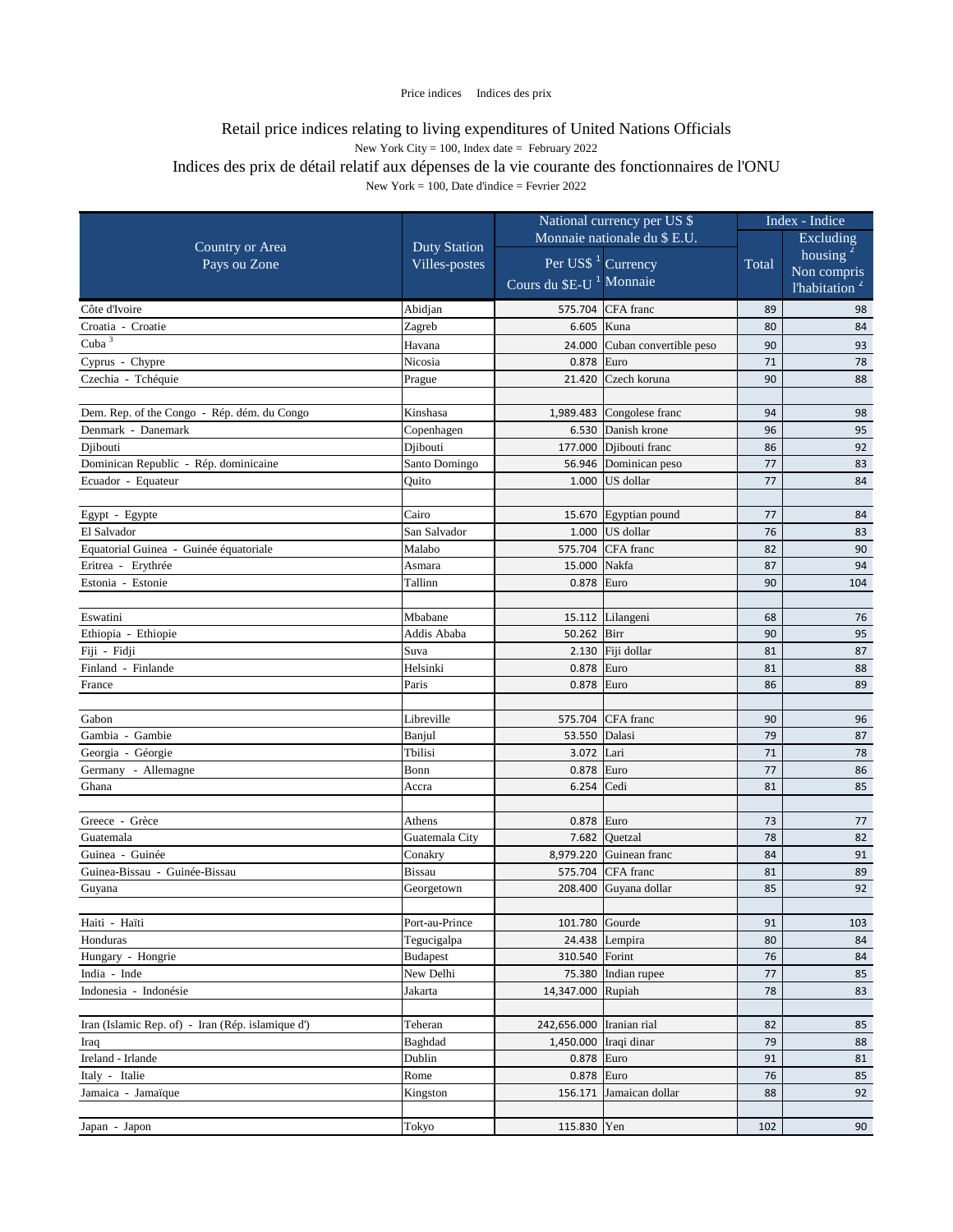|                                                     |                              | National currency per US \$                |                             | Index - Indice |                           |
|-----------------------------------------------------|------------------------------|--------------------------------------------|-----------------------------|----------------|---------------------------|
|                                                     | Monnaie nationale du \$ E.U. |                                            |                             | Excluding      |                           |
| <b>Country or Area</b>                              | <b>Duty Station</b>          |                                            |                             |                | housing $\frac{2}{3}$     |
| Pays ou Zone                                        | Villes-postes                | Per US\$ <sup>1</sup> Currency             |                             | Total          | Non compris               |
|                                                     |                              | Cours du <b>\$E-U</b> <sup>1</sup> Monnaie |                             |                | l'habitation <sup>2</sup> |
| Jerusalem - Jérusalem                               | Jerusalem                    |                                            | 3.233 New Israeli sheqel    | 95             | 98                        |
| Jordan - Jordanie                                   | Amman                        |                                            | 0.708 Jordanian dinar       | 88             | 96                        |
| Kazakhstan                                          | Nur Sultan                   | 429.560 Tenge                              |                             | 73             | 80                        |
| Kenya                                               | Nairobi                      |                                            | 113.510 Kenyan shilling     | 81             | 87                        |
|                                                     |                              |                                            |                             |                |                           |
| Kiribati                                            | Tarawa                       |                                            | 1.394 Australian dollar     | 80             | 84                        |
| Korea, Dem. People's Rep. - Corée, Rép. pop. dém. 3 | Pyongyang                    |                                            | 110.000 D.P.R of Korea won  | 90             | 97                        |
| Korea, Republic of - Corée, République de           | Seoul                        |                                            | 1,198.450 Rep. of Korea won | 91             | 98                        |
| Kuwait - Koweït                                     | Kuwait                       |                                            | 0.302 Kuwaiti dinar         | 84             | 88                        |
| Kyrgyzstan - Kirghizistan                           | <b>Bishkek</b>               | 84.500                                     | Som                         | 76             | 82                        |
|                                                     |                              |                                            |                             |                |                           |
| Lao People's Dem. Rep. - Rép. dém. pop. lao         | Vientiane                    | 11,454.000 Kip                             |                             | 84             | 90                        |
| Latvia - Lettonie                                   | Riga                         | 0.878 Euro                                 |                             | 84             | 92                        |
| Lebanon - Liban                                     | Beirut                       |                                            | 1,507.500 Lebanese pound    | 111            | 124                       |
| Lesotho                                             | Maseru                       | 15.112 Loti                                |                             | 75             | 83                        |
| Liberia - Libéria                                   | Monrovia                     |                                            | 152.676 Liberian dollar     | 89             | 95                        |
|                                                     |                              |                                            |                             |                |                           |
| Libya - Libye                                       | Tripoli                      |                                            | 4.582 Libyan dinar          | 60             | 66                        |
| Lithuania - Lituanie                                | Vilnius                      | 0.878                                      | Euro                        | 80             | 89                        |
| Madagascar                                          | Antananarivo                 |                                            | 3,975.990 Malagasy ariary   | 77             | 83                        |
| Malawi                                              | Lilongwe                     | 825.000                                    | Malawi kwacha               | 81             | 88                        |
| Malaysia - Malaisie                                 | Kuala Lumpur                 |                                            | 4.189 Ringgit               | 81             | 89                        |
| Maldives                                            | Male                         |                                            | 15.000 Rufiyaa              | 87             | 90                        |
| Mali                                                | <b>Bamako</b>                |                                            | 575.704 CFA franc           | 84             | 91                        |
| Malta - Malte                                       | Valletta                     | $0.878$ Euro                               |                             | 76             | 81                        |
| Mauritania - Mauritanie                             | Nouakchott                   |                                            | 36.150 Ouguiya              | 76             | 83                        |
| Mauritius - Maurice                                 | Port Louis                   |                                            | 43.159 Mauritius rupee      | 75             | 81                        |
|                                                     |                              |                                            |                             |                |                           |
| Mexico - Mexique                                    | Mexico City                  |                                            | 20.430 Mexican peso         | 80             | 85                        |
| Mongolia - Mongolie                                 | <b>Ulan Bator</b>            | 2,846.670 Tugrik                           |                             | 81             | 85                        |
| Montenegro - Monténégro                             | Podgorica                    | 0.878 Euro                                 |                             | 73             | 78                        |
| Morocco - Maroc                                     | Rabat                        |                                            | 9.340 Moroccan dirham       | 75             | 82                        |
| Mozambique                                          | Maputo                       | 63.200                                     | Metical                     | 80             | 87                        |
|                                                     |                              |                                            |                             |                |                           |
| Myanmar                                             | Yangon                       | 1,776.000 Kyat                             |                             | 80             | 80                        |
| Namibia - Namibie                                   | Windhoek                     |                                            | 15.112 Namibia dollar       | 73             | 83                        |
| Nepal - Népal                                       | Kathmandu                    |                                            | 120.370 Nepalese rupee      | 80             | 85                        |
| Netherlands - Pays-Bas                              | The Hague                    | 0.878 Euro                                 |                             | 83             | 88                        |
| New Caledonia - Nouvelle-Calédonie                  | Nouméa                       |                                            | 104.732 CFP franc           | 88             | 95                        |
|                                                     |                              |                                            |                             |                |                           |
| New Zealand - Nouvelle-Zélande                      | Auckland                     |                                            | 1.495 New Zealand dollar    | 94             | 109                       |
| Nicaragua                                           | Managua                      |                                            | 35.493 Cordoba oro          | 73             | 85                        |
| Niger                                               | Niamey                       |                                            | 575.704 CFA franc           | 75             | 81                        |
| Nigeria - Nigéria                                   | Abuja                        | 416.000                                    | Naira                       | 86             | 90                        |
| North Macedonia - Macédoine du Nord                 | Skopje                       | 53.839 Denar                               |                             | 74             | 80                        |
|                                                     |                              |                                            |                             |                |                           |
| Norway - Norvège                                    | Oslo                         |                                            | 8.819 Norwegian krone       | 85             | 91                        |
| Oman                                                | Muscat                       |                                            | $0.385$ Rial omani          | 79             | 82                        |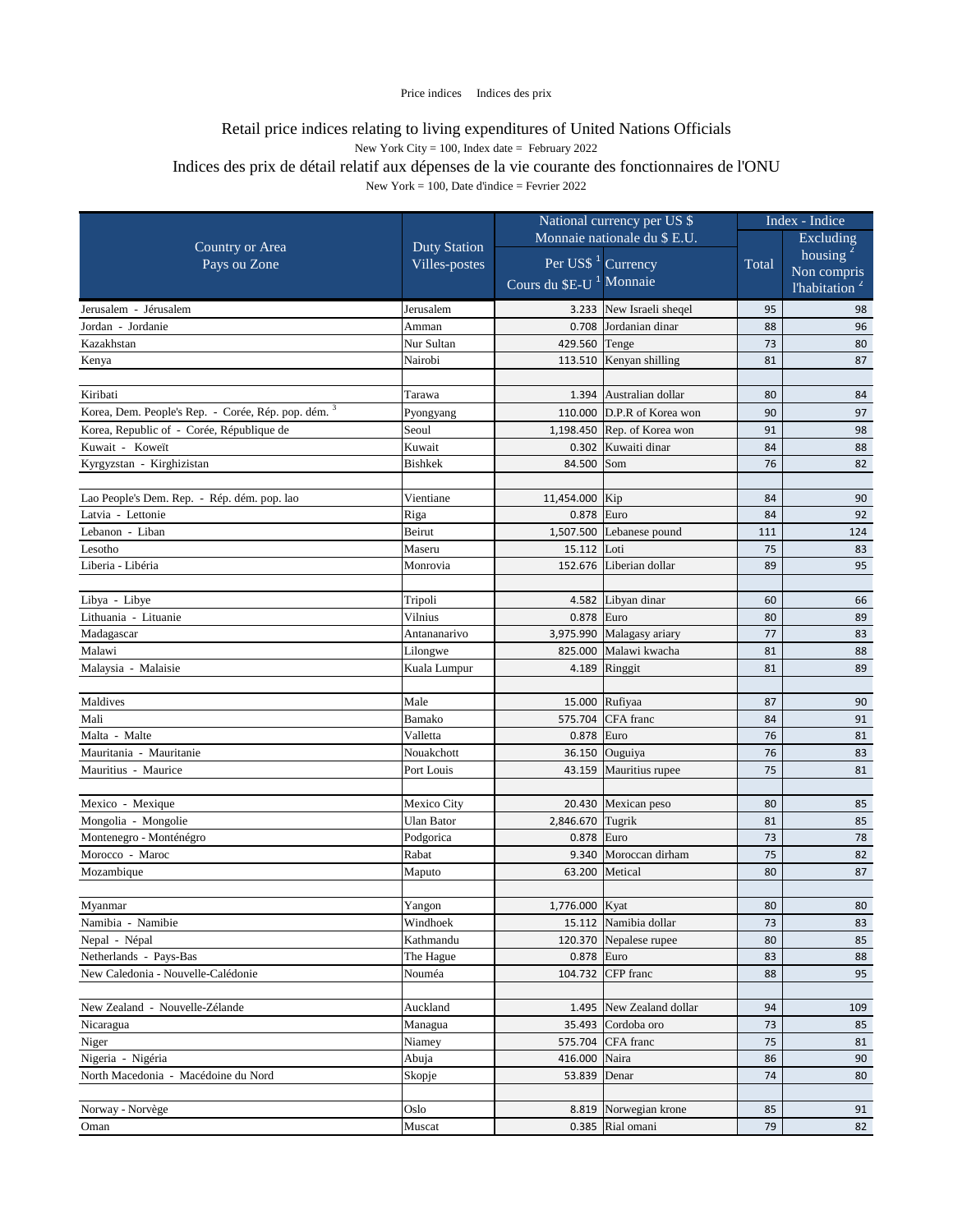|                                              |                     | National currency per US \$         |                              |       | Index - Indice            |
|----------------------------------------------|---------------------|-------------------------------------|------------------------------|-------|---------------------------|
|                                              |                     |                                     | Monnaie nationale du \$ E.U. |       | Excluding                 |
| <b>Country or Area</b>                       | <b>Duty Station</b> |                                     |                              |       | housing $2$               |
| Pays ou Zone                                 | Villes-postes       | Per US\$ <sup>1</sup> Currency      |                              | Total | Non compris               |
|                                              |                     | Cours du \$E-U <sup>1</sup> Monnaie |                              |       | l'habitation <sup>2</sup> |
| Pakistan                                     | Islamabad           |                                     | 174.430 Pakistan rupee       | 76    | 87                        |
| Panama                                       | Panama City         | 1.000                               | Balboa                       | 80    | 86                        |
| Papua New Guinea - Papouasie-Nvl-Guinée      | Port Moresby        | 3.509                               | Kina                         | 98    | 90                        |
|                                              |                     |                                     |                              |       |                           |
| Paraguay                                     | Asuncion            | 6,925.000                           | Guarani                      | 75    | 79                        |
| Peru - Pérou                                 | Lima                | $3.726$ Sol                         |                              | 77    | 84                        |
| Philippines                                  | Manila              |                                     | 51.315 Philippine peso       | 85    | 90                        |
| Poland - Pologne                             | Warsaw              | 3.974                               | Zloty                        | 70    | 77                        |
| Portugal                                     | Lisbon              | 0.878                               | Euro                         | 76    | 79                        |
|                                              |                     |                                     |                              |       |                           |
| Qatar                                        | Doha                | 3.649                               | Qatari rial                  | 91    | 94                        |
| Republic of Moldova - République de Moldova  | Kishinev            | 17.760                              | Moldovan leu                 | 78    | 83                        |
| Romania - Roumanie                           | <b>Bucharest</b>    | 4.340                               | Romanian leu                 | 68    | 80                        |
| Russian Federation - Fédération de Russie    | Moscow              | 75.911                              | Russian ruble                | 84    | 88                        |
| Rwanda                                       | Kigali              | 1,018.280                           | Rwanda franc                 | 77    | 84                        |
|                                              |                     |                                     |                              |       |                           |
| Saint Lucia - Sainte-Lucie                   | Castries            |                                     | 2.700 E.C. Dollar            | 85    | 93                        |
| Samoa                                        | Apia                | 2.607                               | Tala                         | 83    | 90                        |
| Sao Tome and Principe - Sao Tomé-et-Principe | Sao Tome            | 21.744                              | Dobra                        | 81    | 89                        |
| Saudi Arabia - Arabie saoudite               | Riyadh              | 3.752 Riyal                         |                              | 85    | 90                        |
| Senegal - Sénégal                            | Dakar               |                                     | 575.704 CFA franc            | 79    | 85                        |
| Serbia - Serbie                              | Belgrade            |                                     | 103.113 Serbian dinar        | 77    | 82                        |
| Seychelles                                   | Victoria            |                                     | 13.267 Seychelles rupee      | 93    | 96                        |
| Sierra Leone                                 | Freetown            | 11,325.000 Leone                    |                              | 95    | 99                        |
| Singapore - Singapour                        | Singapore           |                                     | 1.343 Singapore dollar       | 110   | 104                       |
| Slovakia - Slovaquie                         | Bratislava          | $0.878$ Euro                        |                              | 78    | 86                        |
|                                              |                     |                                     |                              |       |                           |
| Slovenia - Slovénie                          | Ljubljana           | 0.878 Euro                          |                              | 78    | 82                        |
| Solomon Islands - Iles Salomon               | Honiara             |                                     | 7.968 $\vert$ S.I. dollar    | 92    | 94                        |
| South Africa - Afrique du Sud                | Pretoria            | 15.112 Rand                         |                              | 73    | 81                        |
| South Sudan, Rep. of - Rép. Soudan du Sud    | Juba                |                                     | 433.016 South Sudanese pound | 91    | 97                        |
| Spain - Espagne                              | Madrid              | $0.878$ Euro                        |                              | 77    | 80                        |
|                                              |                     |                                     |                              |       |                           |
| Sri Lanka                                    | Colombo             |                                     | 200.900 Sri Lanka rupee      | 78    | 84                        |
| Sudan - Soudan                               | Khartoum            | 457.000                             | Sudanese pound               | 86    | 94                        |
| Suriname                                     | Paramaribo          |                                     | 21.250 Surinam dollar        | 74    | 81                        |
| Sweden - Suède                               | Stockholm           |                                     | 9.271 Swedish krona          | 83    | 91                        |
| Switzerland - Suisse                         | Geneva              |                                     | $0.926$ Swiss franc          | 100   | 103                       |
| Syrian Arab Republic - Rép. arabe syrienne   | Damascus            |                                     | $2,500.000$ Syrian pound     | 64    | 69                        |
| Tajikistan - Tadjikistan                     | Dushanbe            |                                     | 11.239 Somoni                | 76    | 82                        |
| Thailand - Thaïlande                         | Bangkok             | 32.670                              | Baht                         | 82    | 87                        |
| Timor-Leste                                  | Dili                |                                     | $1.000$ US dollar            | 86    | 88                        |
| Togo                                         | Lomé                |                                     | 575.704 CFA franc            | 84    | 93                        |
|                                              |                     |                                     |                              |       |                           |
| Tonga                                        | Nuku'alofa          |                                     | 2.224 $\sqrt{Pa^2}$          | 81    | 88                        |
| Trinidad and Tobago - Trinité-et-Tobago      | Port-of-Spain       |                                     | 6.764 $\vert$ T.T. dollar    | 80    | 90                        |
| Tunisia - Tunisie                            | Tunis               |                                     | 2.862 Tunisian dinar         | 77    | 83                        |